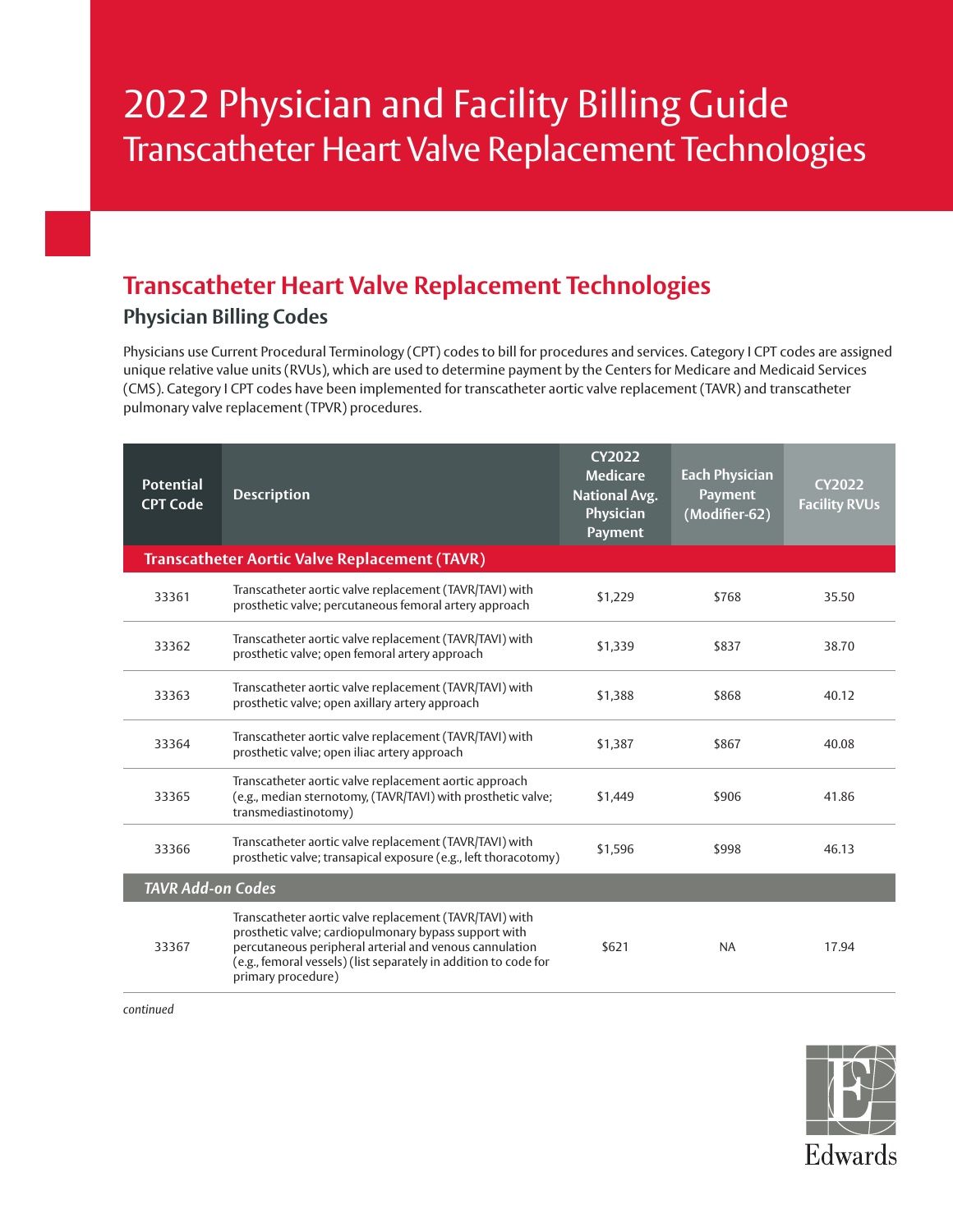| <b>Potential</b><br><b>CPT Code</b>                                                     | <b>Description</b>                                                                                                                                                                                                                                                                                                                                                                                                                                                                                                                                                                                        |        | <b>CY2022</b><br><b>Medicare</b><br><b>National Avg.</b><br>Physician<br><b>Payment</b> | <b>Each Physician</b><br><b>Payment</b><br>(Modifier-62)                                                                                                                                                                                                                                                                                                                                                                                                                                                                                                                                                                                                                                                                                                                                                                                | <b>CY2022</b><br><b>Facility RVUs</b> |
|-----------------------------------------------------------------------------------------|-----------------------------------------------------------------------------------------------------------------------------------------------------------------------------------------------------------------------------------------------------------------------------------------------------------------------------------------------------------------------------------------------------------------------------------------------------------------------------------------------------------------------------------------------------------------------------------------------------------|--------|-----------------------------------------------------------------------------------------|-----------------------------------------------------------------------------------------------------------------------------------------------------------------------------------------------------------------------------------------------------------------------------------------------------------------------------------------------------------------------------------------------------------------------------------------------------------------------------------------------------------------------------------------------------------------------------------------------------------------------------------------------------------------------------------------------------------------------------------------------------------------------------------------------------------------------------------------|---------------------------------------|
|                                                                                         | <b>TAVR Add-on Codes continued</b>                                                                                                                                                                                                                                                                                                                                                                                                                                                                                                                                                                        |        |                                                                                         |                                                                                                                                                                                                                                                                                                                                                                                                                                                                                                                                                                                                                                                                                                                                                                                                                                         |                                       |
| 33368                                                                                   | Transcatheter aortic valve replacement (TAVR/TAVI) with<br>prosthetic valve; cardiopulmonary bypass support with open<br>peripheral arterial and venous cannulation (e.g., femoral,<br>iliac, axillary vessels) (list separately in addition to code for<br>primary procedure)                                                                                                                                                                                                                                                                                                                            |        | \$752                                                                                   | <b>NA</b>                                                                                                                                                                                                                                                                                                                                                                                                                                                                                                                                                                                                                                                                                                                                                                                                                               | 21.74                                 |
| 33369                                                                                   | Transcatheter aortic valve replacement (TAVR/TAVI) with<br>prosthetic valve; cardiopulmonary bypass support with<br>central arterial and venous cannulation (e.g., aorta, right<br>atrium, pulmonary artery) (list separately in addition to code<br>for primary procedure)                                                                                                                                                                                                                                                                                                                               |        | \$993                                                                                   | NA.                                                                                                                                                                                                                                                                                                                                                                                                                                                                                                                                                                                                                                                                                                                                                                                                                                     | 28.68                                 |
| Unlisted Code for Alternative TAVR Approach (e.g. transcaval, subclavian, transcarotid) |                                                                                                                                                                                                                                                                                                                                                                                                                                                                                                                                                                                                           |        |                                                                                         |                                                                                                                                                                                                                                                                                                                                                                                                                                                                                                                                                                                                                                                                                                                                                                                                                                         |                                       |
| 33999                                                                                   | Code should be submitted with a crosswalk code similar in scope<br>Unlisted procedure cardiac surgery<br>and complexity to the unlisted procedure being performed.                                                                                                                                                                                                                                                                                                                                                                                                                                        |        |                                                                                         |                                                                                                                                                                                                                                                                                                                                                                                                                                                                                                                                                                                                                                                                                                                                                                                                                                         |                                       |
|                                                                                         | Modifier code for Transcatheter Aortic Valve-in-Valve (failed aortic surgical or transcatheter bioprosthetic)                                                                                                                                                                                                                                                                                                                                                                                                                                                                                             |        |                                                                                         |                                                                                                                                                                                                                                                                                                                                                                                                                                                                                                                                                                                                                                                                                                                                                                                                                                         |                                       |
| 22                                                                                      | Increase procedural service                                                                                                                                                                                                                                                                                                                                                                                                                                                                                                                                                                               |        |                                                                                         | Document transcatheter valve-in-valve procedure.                                                                                                                                                                                                                                                                                                                                                                                                                                                                                                                                                                                                                                                                                                                                                                                        |                                       |
|                                                                                         | Additional Notes for Physician Inpatient Coding for TAVR and Transcatheter Aortic Valve-in-Valve                                                                                                                                                                                                                                                                                                                                                                                                                                                                                                          |        |                                                                                         |                                                                                                                                                                                                                                                                                                                                                                                                                                                                                                                                                                                                                                                                                                                                                                                                                                         |                                       |
| research program)                                                                       | Medicare will only pay TAVR physician claims for CPT<br>codes 33361 - 33366 when billed with the following:*<br>• Place of service (POS) code 21 (inpatient hospital)<br>• Modifier 62 (two surgeons/co-surgeons)<br>• Modifier Q0 (zero) signifying CED participation<br>(qualifying registry or qualified clinical study)<br>· ICD-10 secondary diagnosis code Z00.6 (encounter for<br>examination for normal comparison and control in clinical<br>• Clinical Trial (CT) number (e.g. the CT number for the<br>TVT Registry is NCT01737528)<br>*Medicare will return all other claims as unprocessable | Notes: | payment of 62.5% does not apply.                                                        | • As per American Medical Association (AMA) requirements for TAVR, TAVR is<br>a two-physician (IC & CS) procedure. Payment for each physician is 62.5%<br>of the established national average payment. +33367,33368 and 33369<br>are add-on codes which do not require modifier 62 hence each physician<br>· Codes 33361-33369 have a 0-day global period and do not include<br>cardiac catheterization [93451-93572] when performed at the time of<br>the procedure for diagnostic purposes prior to aortic valve replacement.<br>Codes 33361 - 33369 include all other catheterization[s], temporary pacing,<br>intraprocedural contrast injection[s], fluoroscopic radiological supervision<br>and interpretation, and imaging guidance, which are not reported<br>separately when performed to complete the aortic valve procedure. |                                       |
| <b>Potential</b><br><b>CPT Code</b>                                                     | <b>Description</b>                                                                                                                                                                                                                                                                                                                                                                                                                                                                                                                                                                                        |        |                                                                                         | <b>CY2022</b><br><b>Medicare National Avg.</b><br><b>Physician Payment</b>                                                                                                                                                                                                                                                                                                                                                                                                                                                                                                                                                                                                                                                                                                                                                              | <b>CY2022</b><br><b>Facility RVUs</b> |

**Transcatheter Mitral Valve-in-Valve (MViV)**

33999 Unlisted cardiac procedure surgery

#### **Transcatheter Mitral Valve-in-Ring (MViR)**

33999 Unlisted cardiac procedure surgery

*performed.* 

*Code should be submitted with a crosswalk code similar in scope and complexity to the unlisted procedure being* 

*Code should be submitted with a crosswalk code similar in scope and complexity to the unlisted procedure being performed.* 

### **Transcatheter Pulmonary Valve Replacement (TPVR)**

<sup>33477</sup> Transcatheter pulmonary valve implantation, percutaneous approach, including pre-stenting of the valve delivery site, when performed \$1,377 39.78

**Note:** CPTs 33999 and 33477 **do not require modifier 62** and a physician payment adjustment of 62.5% does not apply.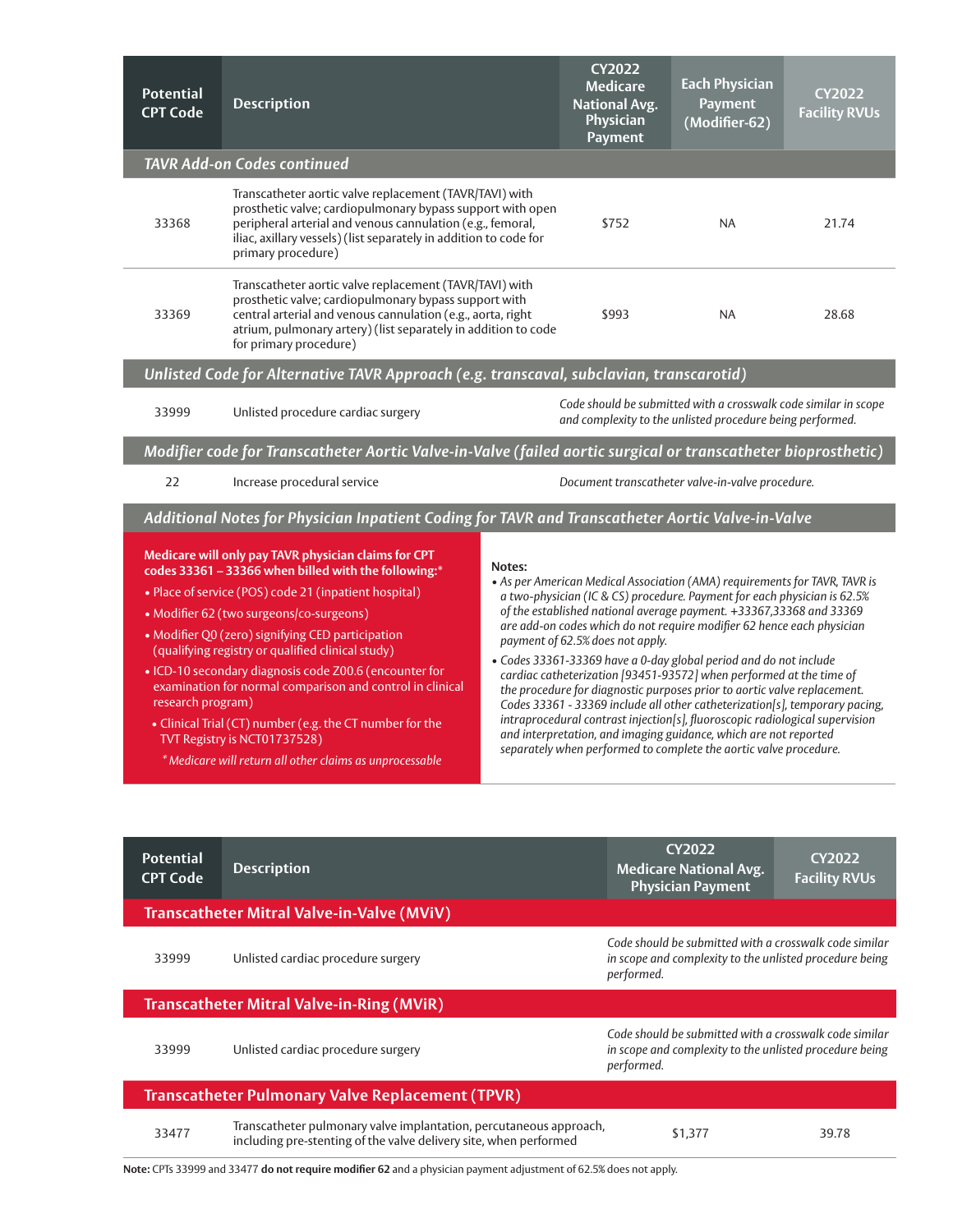# **Transcatheter Heart Valve Replacement Technologies**

### **Inpatient Hospital Billing DRGs**

Medicare inpatient hospital reimbursement is based upon the Medicare Severity Diagnostic-Related Group (MS-DRG) classification system, which assigns MS-DRGs based on ICD-10-CM diagnosis and procedure codes. Pursuant to the final rule for the FY2020 hospital Inpatient Prospective Payment System (IPPS), CMS modified MS-DRGs for endovascular cardiac valve replacements to include supplement procedures, effective October 1, 2020. The following MS-DRGs generally describe hospital inpatient reimbursement for endovascular cardiac valve replacement and supplement procedures, including TAVR, TPVR, MViR and MViV procedures.

| <b>MS-DRG</b>                                            | <b>Description</b>                                                              | <b>FY2022</b><br><b>Relative</b><br>Weight | <b>FY2022 Medicare</b><br><b>National Average</b><br><b>Base Payment</b> | <b>FY2022</b><br><b>Geometric</b><br><b>Mean LOS</b> |
|----------------------------------------------------------|---------------------------------------------------------------------------------|--------------------------------------------|--------------------------------------------------------------------------|------------------------------------------------------|
| <b>Endovascular Cardiac Valve Replacement Procedures</b> |                                                                                 |                                            |                                                                          |                                                      |
| 266                                                      | Endovascular cardiac valve replacement and supplement<br>procedures with MCC    | 7.0479                                     | \$46.476                                                                 | 3.2                                                  |
| 267                                                      | Endovascular cardiac valve replacement and supplement<br>procedures without MCC | 5.5980                                     | \$36,915                                                                 | 1.7                                                  |

### **ICD – 10 – PCS Procedure Codes for Inpatient Hospital Billing**

| <b>Potential ICD-10-</b><br><b>Procedure Code</b>                                                                                                                                                                                                                                                                                                                                                                | <b>Description</b>                                                                     |  |  |
|------------------------------------------------------------------------------------------------------------------------------------------------------------------------------------------------------------------------------------------------------------------------------------------------------------------------------------------------------------------------------------------------------------------|----------------------------------------------------------------------------------------|--|--|
| Transcatheter Aortic Valve Replacement (TAVR) and Transcatheter Aortic Valve-in-Valve (failed aortic<br>surgical or transcatheter bioprosthetic)                                                                                                                                                                                                                                                                 |                                                                                        |  |  |
| 02RF38Z                                                                                                                                                                                                                                                                                                                                                                                                          | Replacement of aortic valve with zooplastic tissue, percutaneous approach              |  |  |
| 02RF38H                                                                                                                                                                                                                                                                                                                                                                                                          | Replacement of aortic valve with zooplastic tissue, transapical, percutaneous approach |  |  |
| Medicare will only pay TAVR physician claims for ICD-10-PCS codes 02RF38Z and 02RF38H when billed with the following*<br>• ICD-10 secondary diagnosis code Z00.6 (encounter for examination for normal comparison and control in clinical research program)<br>• Clinical Trial (CT) number (e.g. the CT number for the TVT Registry is NCT01737528)<br>* Medicare will return all other claims as unprocessable |                                                                                        |  |  |
| Transcatheter Mitral Valve-in-Valve (MViV)                                                                                                                                                                                                                                                                                                                                                                       |                                                                                        |  |  |
| 02RG38Z                                                                                                                                                                                                                                                                                                                                                                                                          | Replacement of mitral valve with zooplastic tissue, percutaneous approach              |  |  |
| 02RG38H                                                                                                                                                                                                                                                                                                                                                                                                          | Replacement of mitral valve with zooplastic tissue, transapical, percutaneous approach |  |  |
| <b>Transcatheter Mitral Valve-in-Ring (MViR)</b>                                                                                                                                                                                                                                                                                                                                                                 |                                                                                        |  |  |
| 02UG38Z                                                                                                                                                                                                                                                                                                                                                                                                          | Supplement mitral valve with synthetic substitute, percutaneous approach               |  |  |
|                                                                                                                                                                                                                                                                                                                                                                                                                  | <b>Transcatheter Pulmonary Valve Replacement (TPVR)</b>                                |  |  |
| 02RH38Z                                                                                                                                                                                                                                                                                                                                                                                                          | Replacement of pulmonary valve with zooplastic tissue, percutaneous approach           |  |  |

### **ICD – 10 – CM Diagnosis Codes for Inpatient Hospital Billing**

| <b>Potential ICD-10-</b><br><b>Diagnosis Code</b> | <b>Description</b>                                                                         |
|---------------------------------------------------|--------------------------------------------------------------------------------------------|
| <b>Aortic Stenosis</b>                            |                                                                                            |
| 135.0                                             | Nonrheumatic aortic (valve) stenosis                                                       |
| Z00.6                                             | Encounter for examination for normal comparison and control in a clinical research program |
| <b>Bicuspid Valve</b>                             |                                                                                            |
| Q <sub>23.0</sub>                                 | Congenital stenosis of the aortic valve                                                    |
|                                                   |                                                                                            |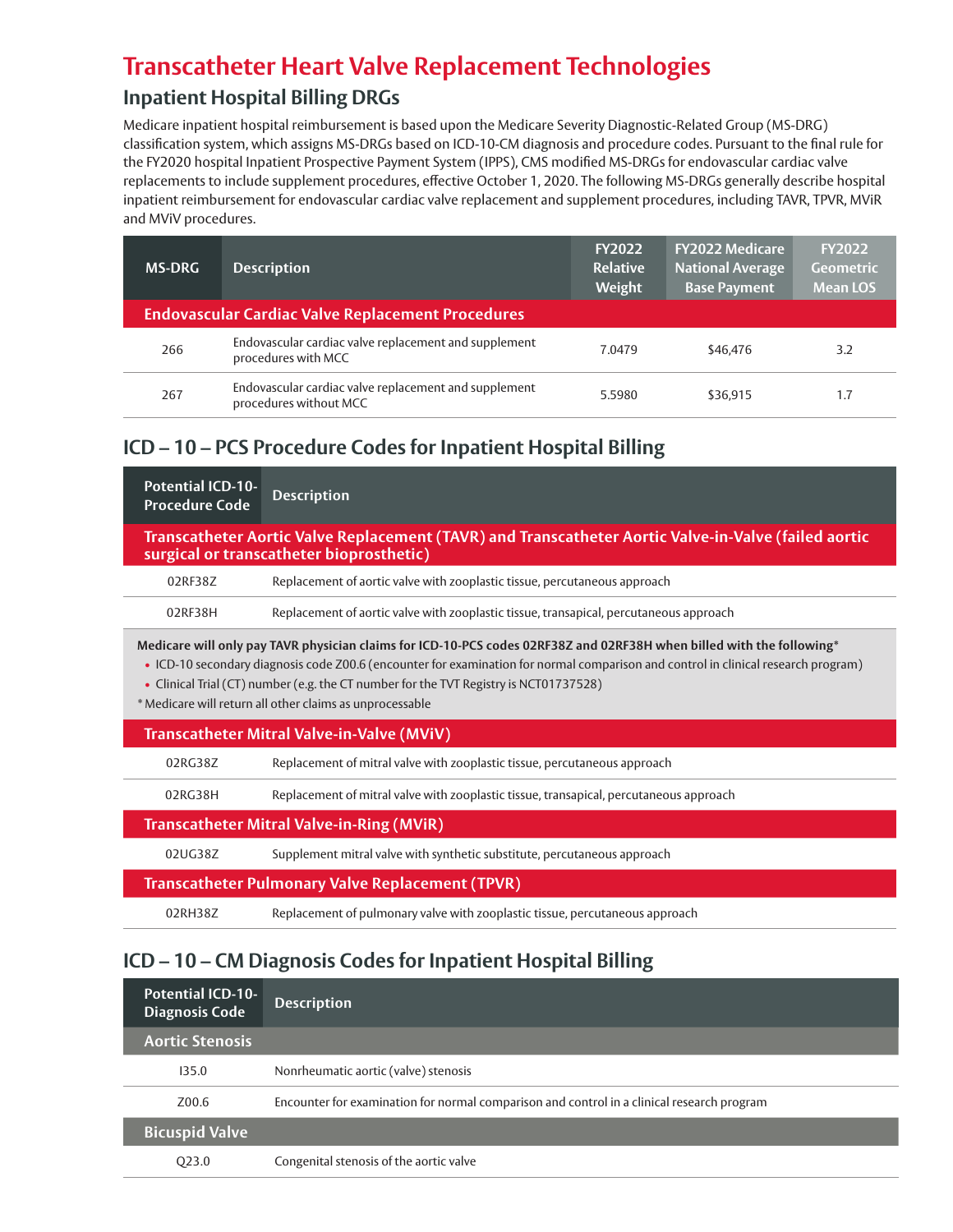# **ICD – 10 – CM Diagnosis Codes for Inpatient Hospital Billing Cont.**

| <b>Potential ICD-10-</b><br><b>Diagnosis Code</b> | <b>Description</b>                                                                                                                                                                                         |
|---------------------------------------------------|------------------------------------------------------------------------------------------------------------------------------------------------------------------------------------------------------------|
| pulmonic surgical bioprosthetic)                  | Transcatheter Valve-in-Valve or Transcatheter Mitral Valve-in-Ring<br>(failed aortic surgical or transcatheter bioprosthetic, failed mitral surgical bioprosthetic, failed mitral surgical ring, or failed |
| T82.222A                                          | Displacement of biological heart valve graft, initial encounter<br>(e.g. Previously placed valve was malpositioned or became displaced)                                                                    |
| T82.857A                                          | Stenosis of cardiac prosthetic devices, implants and grafts, initial encounter<br>(e.g. Previously placed valve developed stenosis prematurely)                                                            |
| T82.223A                                          | Leakage of biological heart valve graft, initial encounter<br>(e.g. Previously placed valve developed regurgitation prematurely)                                                                           |
| Z45.09                                            | Encounter for adjustment and management of other cardiac device<br>(e.g. Previously placed valve developed stenosis or regurgitation as an expected occurrence as it degenerates toward valve end-of-life) |
|                                                   | Transcatheter Pulmonary Valve Replacement (TPVR) Congenital Malformations                                                                                                                                  |
| Q20.0                                             | Common arterial trunk                                                                                                                                                                                      |
| Q20.1                                             | Double outlet right ventricle                                                                                                                                                                              |
| Q20.3                                             | Discordant ventriculoarterial connection                                                                                                                                                                   |
| Q20.5                                             | Discordant atrioventricular connection                                                                                                                                                                     |
| Q21.3                                             | Tetralogy of Fallot                                                                                                                                                                                        |
| Q22.0                                             | Pulmonary valve atresia                                                                                                                                                                                    |
| Q <sub>22.1</sub>                                 | Congenital pulmonary valve stenosis                                                                                                                                                                        |
| Q22.2                                             | Congenital pulmonary valve insufficiency                                                                                                                                                                   |
| Q22.3                                             | Other congenital malformations of pulmonary valve                                                                                                                                                          |
| Q25.5                                             | Atresia of pulmonary artery                                                                                                                                                                                |
| Q25.6                                             | Stenosis of pulmonary artery                                                                                                                                                                               |
| Q25.71                                            | Coarctation of pulmonary artery                                                                                                                                                                            |
| Q25.72                                            | Congenital pulmonary arteriovenous malformation                                                                                                                                                            |
| Q25.79                                            | Other congenital malformations of pulmonary artery                                                                                                                                                         |
| Z87.74                                            | Personal history of (corrected) congenital malformations of heart and circulatory system<br>(e.g. Factors influencing health status and contact with health services)                                      |
| Z98.890                                           | Other specified postprocedural states<br>(e.g. Factors influencing health status and contact with health services)                                                                                         |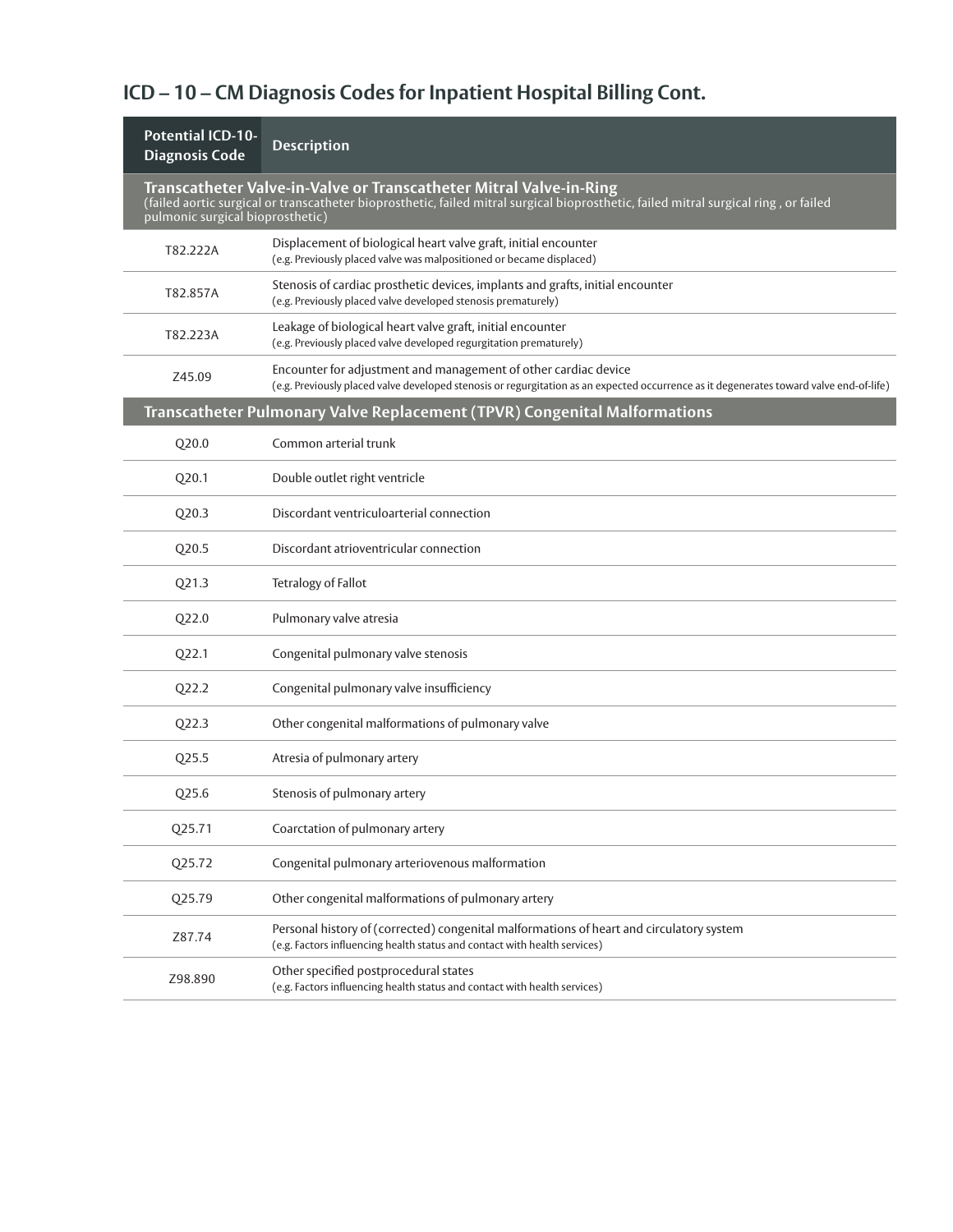### **Outpatient Hospital Billing**

Hospitals use CPT codes when billing for procedures in the outpatient setting. Medicare pays for many procedures performed in the outpatient hospital setting under a prospective payment system. However, Medicare does not reimburse for outpatient services they do not believe maybe safely done in the outpatient hospital setting for their patient population. CMS has designated transcatheter heart valve procedures to be inpatient only procedures, meaning the hospital will not receive payment from Medicare should it be performed in an outpatient setting.

### **Commercial Payer Billing**

Each non-Medicare payer has its own methodology for paying providers. Edwards recommends checking the patient's payer medical policy and your payer contracts to determine potential payments and if the procedure will be covered. The best way to determine if the procedure will be covered is to submit a preauthorization/pre-determination request to the patient's payer prior to scheduling the surgery.

#### **Disclaimer**

#### **Important – Please Note:**

Reimbursement information provided by Edwards Lifesciences is gathered from third-party sources and is presented for informational purposes only. Edwards makes no representation, warranty or guarantee as to the timeliness, accuracy, or completeness of the information and such information is not, and should not be construed as reimbursement, coding or legal advice. Any and all references to reimbursement codes are provided as examples only and are not intended to be a recommendation or advice as to the appropriate code for a particular patient, diagnosis, product or procedure or a guarantee or promise of coverage or payment, nor does Edwards Lifesciences warranty that codes listed are appropriate in all related clinical scenarios. It is the responsibility of the provider to determine if coverage exists and what requirements are necessary for submitting a proper claim for reimbursement to a health plan or payer, including the appropriate code(s) for products provided or services rendered. Laws, regulations, and payer policies concerning reimbursement are complex and change frequently; service providers are responsible for all decisions relating to coding and reimbursement submissions. Medicare's Correct Coding Initiative and commercial payer policies are reviewed and updated several times each year. Accordingly, Edwards strongly recommends consultation with payers, reimbursement specialists and/or legal counsel regarding appropriate product or procedure codes, coverage, and reimbursement matters. All codes referenced herein are examples only and may not be all-inclusive. Laws, regulations, coverage policies and code sets (i.e., CPT, ICD-10, and HCPCS) are complex and updated frequently. Coding should be based on the medical record documentation and the code sets in effect at the time of service.

### **Important Safety Information**

#### **Edwards SAPIEN 3 and Edwards SAPIEN 3 Ultra Transcatheter Heart Valve System**

**Indications:** The Edwards SAPIEN 3 and SAPIEN 3 Ultra Transcatheter Heart Valve system is indicated for relief of aortic stenosis in patients with symptomatic heart disease due to severe native calcific aortic stenosis who are judged by a Heart Team, including a cardiac surgeon, to be appropriate for the transcatheter heart valve replacement therapy.

The Edwards SAPIEN 3 and SAPIEN 3 Ultra Transcatheter Heart Valve system is indicated for patients with symptomatic heart disease due to failing (stenosed, insufficient, or combined) of a surgical or transcatheter bioprosthetic aortic valve, a surgical bioprosthetic mitral valve, or a native mitral valve with an annuloplasty ring who are judged by a heart team, including a cardiac surgeon, to be at high or greater risk for open surgical therapy (i.e., predicted risk of surgical mortality ≥ 8% at 30 days, based on the Society of Thoracic Surgeons (STS) risk score and other clinical co-morbidities unmeasured by the STS risk calculator).

**Contraindications:** The valves and delivery systems are contraindicated in patients who cannot tolerate an anticoagulation/antiplatelet regimen or who have active bacterial endocarditis or other active infections, or who have significant annuloplasty ring dehiscence.

**Warnings:** Observation of the pacing lead throughout the procedure is essential to avoid the potential risk of pacing lead perforation. There may be an increased risk of stroke in transcatheter aortic valve replacement procedures, as compared to balloon aortic valvuloplasty or other standard treatments in high or greater risk patients. The devices are designed, intended, and distributed for single use only. Do not resterilize or reuse the devices. There are no data to support the sterility, nonpyrogenicity, and functionality of the devices after reprocessing. Incorrect sizing of the valve may lead to paravalvular leak, migration, embolization, residual gradient (patient-prosthesis mismatch), and/or annular rupture. Accelerated deterioration of the valve due to calcific degeneration may occur in children, adolescents, or young adults and in patients with an altered calcium metabolism. Prior to delivery, the valve must remain hydrated at all times and cannot be exposed to solutions other than its shipping storage solution and sterile physiologic rinsing solution. Valve leaflets mishandled or damaged during any part of the procedure will require replacement of the valve. Caution should be exercised in implanting a valve in patients with clinically significant coronary artery disease. Patients with pre-existing prostheses should be carefully assessed prior to implantation of the valve to ensure proper valve positioning and deployment. Do not use the valve if the tamper-evident seal is broken, the storage solution does not completely cover the valve, the temperature indicator has been activated, the valve is damaged, or the expiration date has elapsed. Do not mishandle the delivery system or use it if the packaging or any components are not sterile, have been opened or are damaged (e.g., kinked or stretched), or if the expiration date has elapsed. Use of excessive contrast media may lead to renal failure. Measure the patient's creatinine level prior to the procedure. Contrast media usage should be monitored. Patient injury could occur if the delivery system is not un-flexed prior to removal. Care should be exercised in patients with hypersensitivities to cobalt, nickel, chromium, molybdenum, titanium, manganese, silicon, and/or polymeric materials. The procedure should be conducted under fluoroscopic guidance. Some fluoroscopically guided procedures are associated with a risk of radiation injury to the skin. These injuries may be painful, disfiguring, and long-lasting. Valve recipients should be maintained on anticoagulant/antiplatelet therapy, except when contraindicated, as determined by their physician. This device has not been tested for use without anticoagulation. Do not add or apply antibiotics to the storage solution, rinse solution, or to the valve. Balloon valvuloplasty should be avoided in the treatment of failing bioprostheses as this may result in embolization of bioprosthesis material and mechanical disruption of the valve leaflets. Do not perform stand-alone balloon aortic valvuloplasty procedures in the INSPIRIS RESILIA aortic valve for the sizes 19-25 mm. This may expand the valve causing aortic incompetence, coronary embolism or annular rupture. Transcatheter valve replacement in mitral annuloplasty rings is not recommended in cases of partial annuloplasty ring dehiscence due to high risk of PVL. Transcatheter valve replacement in mitral annuloplasty rings is not recommended in cases of partial (incomplete) annuloplasty rings in the absence of annular calcium due to increased risk of valve embolization. Transcatheter valve replacement in mitral annuloplasty rings is not recommended in cases of rigid annuloplasty rings due to increased risk of PVL or THV deformation.

**Precautions:** Long-term durability has not been established for the valve. Regular medical follow-up is advised to evaluate valve performance. Limited clinical data are available for transcatheter aortic valve replacement in patients with a congenital bicuspid aortic valve who are deemed to be at low surgical risk. Anatomical characteristics should be considered when using the valve in this population. In addition, patient age should be considered as long-term durability of the valve has not been established. Glutaraldehyde may cause irritation of the skin, eyes, nose, and throat. Avoid prolonged or repeated exposure to, or breathing of, the solution. Use only with adequate ventilation. If skin contact occurs, immediately flush the affected area with water; in the event of contact with eyes, seek immediate medical attention. For more information about glutaraldehyde exposure, refer to the Safety Data Sheet available from Edwards Lifesciences. If a significant increase is resistance occurs when advancing the catheter through the vasculature, stop advancement and investigate the cause of resistance before proceeding. Do not force passage, as this could increase the risk of vascular complications. To maintain proper valve leaflet coaptation, do not overinflate the deployment balloon. Appropriate